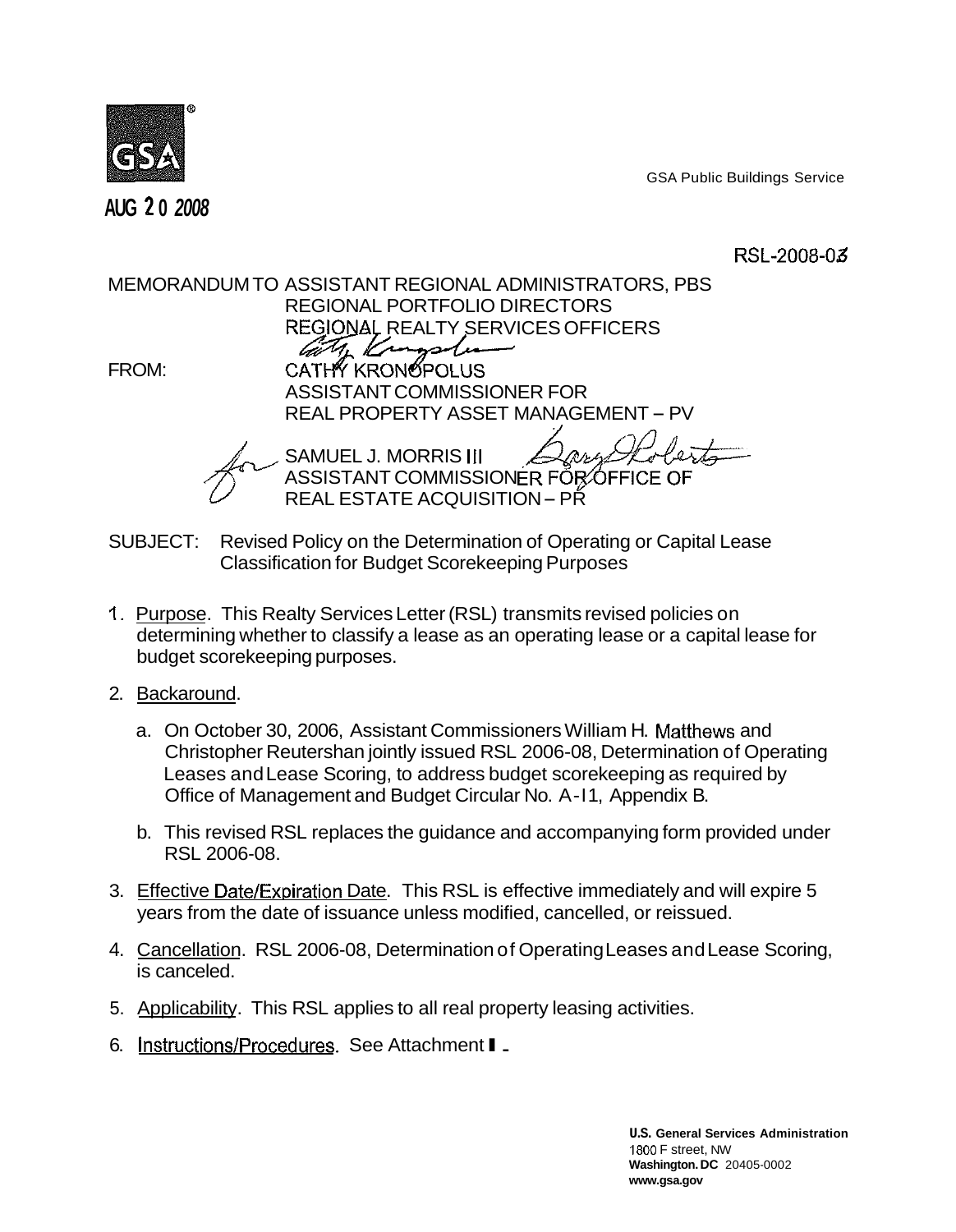Attachments:

- 1.Determination of Operating or Capital Lease Classification for Budget Scorekeeping Purposes
- 2. Lease Scorekeeping Classification Summary Matrix
- 3. Lease Scorekeeping Classification Workbook
- 4. Determination of Operating Lease Classification for Lease Extension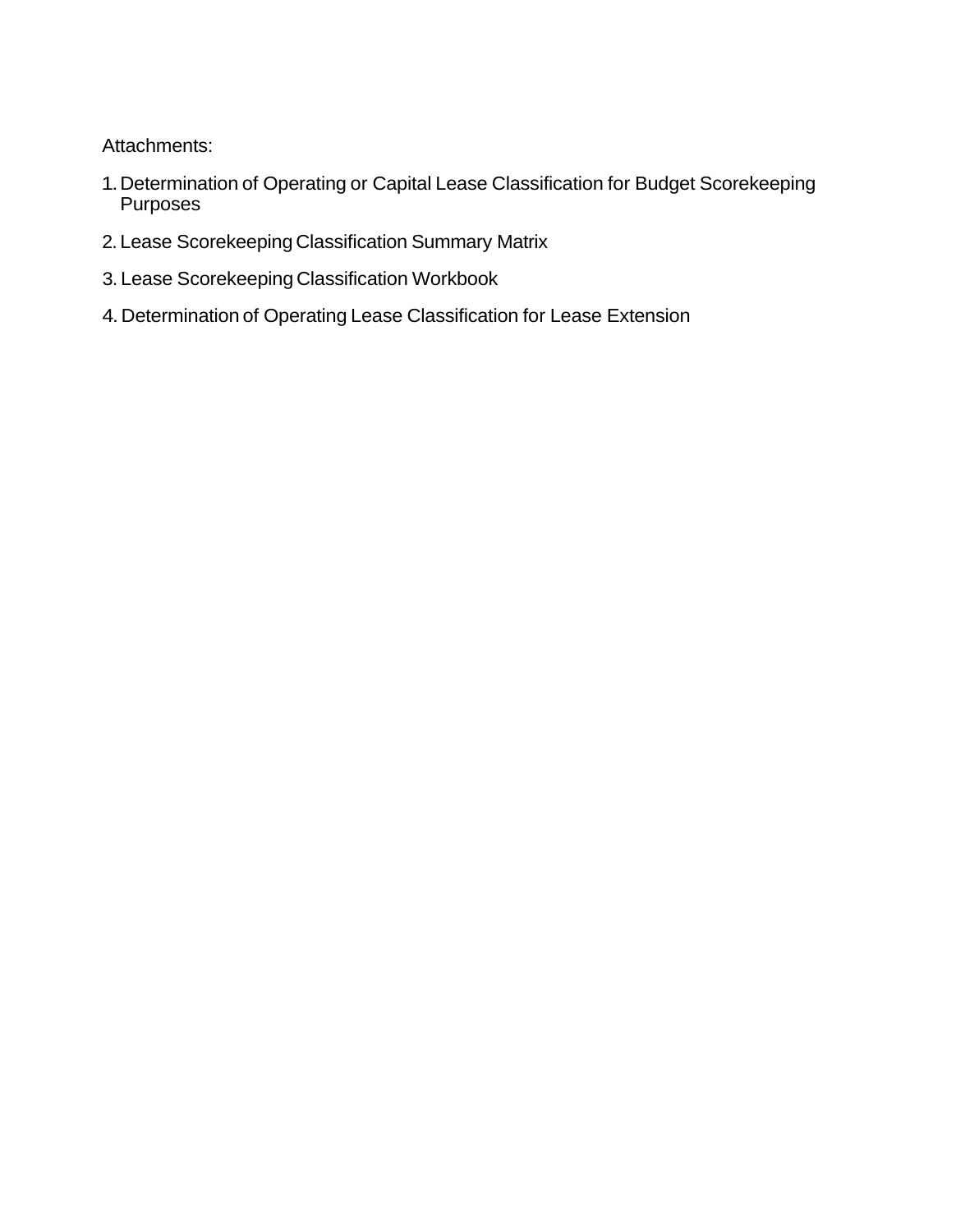- 1. General.
	- a. This policy, jointly issued by the Assistant Commissioners for Real Property Asset Management and Real Estate Acquisition, provides mandatory instructions for determining appropriate budget scorekeeping treatment, either as an operating or capital lease for every real property lease transaction, as required by Office of Management and Budget (OMB) Circular No. A-11, Appendix B. Regional Offices of Portfolio Management in coordination with the realty contracting officer must undertake all lease scoring evaluations and determine whether a lease should be treated as an operating lease (annual operating expense) or capital asset lease (capital acquisition) for budget scorekeeping purposes.
	- b. GSA must differentiate between operating and capital leases for purposes of budget scorekeeping in accordance with the Budget Enforcement Act of 1990 (Title XIII of the Omnibus Reconciliation Act of 1990), known as the BEA. The budgetary and accounting consequences of entering into a capital lease are serious. If a lease is a capital lease, GSA must allocate budget authority in the initial year of the lease that equals the present value of the triple net lease payments over the full term of the lease plus the cost of the associated annual real estate taxes.
- c. This policy applies to all new, succeeding and superseding leases, and lease expansions and extensions.

 Note: A line in the right margin indicates a policy or procedure that is substantively revised.

- 2. Background.
	- a. The BEA, as revised by the Balanced Budget Act of 1997, provides for assigning budget authority.
	- b. OMB Circular No. A-11, *Preparation, Submission, and Execution of the Budget*, is issued annually. Its Appendix A, *Scorekeeping Guidelines*, and Appendix B, *Budgetary Treatment of Lease-Purchases and Leases of Capital Assets*, provide instructions for scoring lease transactions.
	- c. OMB Circular No. A-94, Appendix C, *Guidelines and Discount Rates for Benefit-Cost Analysis of Federal Programs*, is updated annually with the President's budget submission to Congress and provides the discount rates to be used in all "90 percent" scoring calculations for the year.
	- d. On March 31, 2006, the GSA Inspector General reported that lease scoring was not being performed in accordance with prescribed policy and concluded, "It is imperative that PBS associates adhere to all scoring guidelines and appropriately test all scoring scenarios."<sup>1</sup>

 $\overline{a}$ <sup>1</sup> Audit of PBS's Tenant Improvement Process (GSA Inspector General, Report Number A050063/P/R/R06005, March 31, 2006).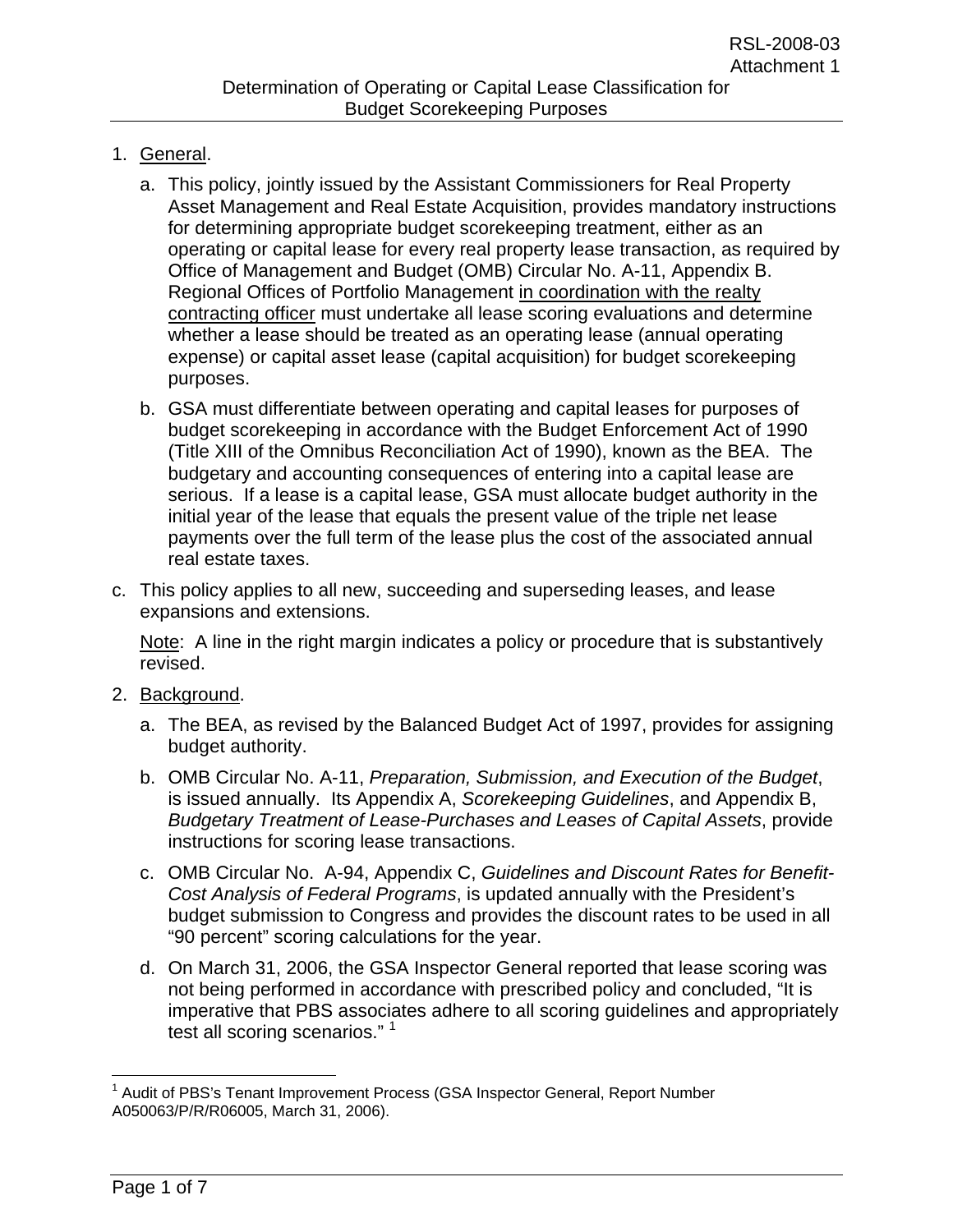- 3. Explanation of Changes. EVERY lease action must be evaluated against the criteria detailed in OMB Circular No. A-11, Appendix B to determine whether it should be classified as an operating or capital lease. Under certain scenarios, we can presume that if a leasing transaction satisfies the criteria i-viii listed under paragraph 4d, it can be classified as an operating lease and that the "90 percent" scoring calculation is not required to make that determination. $<sup>2</sup>$  The revised policy</sup> addresses the lease scenarios and project milestones where such an assumption may be made. This policy is dependent on lease scenarios and project milestones as detailed in the guidance below and summarized in the matrix attached.
- 4. Instructions/Procedures.
	- a. For ALL lease actions, designated employees in each regional Office of Portfolio Management in coordination with the realty contracting officer, must make the determination that a lease is either an operating or capital lease and undertake all scoring evaluations. For the purposes of this policy, a designated employee is the Regional Director of Portfolio Management or designee.
	- b. Use of Lease Scorekeeping Classification Workbook. The designated Portfolio Management employee and realty contracting officer must use the attached *Lease Scorekeeping Classification Workbook* to provide a determination of operating or capital lease treatment for each proposed lease action. The Workbook outlines the procedures for making such determination. Completion of the Workbook must be incorporated into the project schedule. A final determination of Operating or Capital Lease classification (part 2a of the Lease Scorekeeping Classification Workbook) must be completed and returned to the realty specialist no later than 3 days from the date of request for those lease transactions below the statutory prospectus level, and no later than 15 days from the date of request for those lease transactions that will meet or exceed the statutory prospectus level.
	- c. Use of Circular No. A-11. The Regional Director of Portfolio Management or designated employee must follow the current OMB guidelines in Circular No. A-11, Appendices A and B, and use the current OMB discount rates provided in Circular No. A-94 Appendix C when making the determination of lease treatment for budget scorekeeping purposes. The most current version of Circular No. A-11, Appendices A and B and Circular No. A-94, Appendix C can found at http://www.whitehouse.gov/omb/circulars/a11/current\_year/a11\_toc.html and http://www.whitehouse.gov/omb/circulars/a094/a94\_appx-c.html
	- d. Operating Lease Criteria. Appendix B of Circular No. A-11 lists multiple criteria that a lease must meet in order to be considered an operating lease. If any one of these criteria is not met, the lease will risk being scored as a capital lease. EVERY leasing transaction must be evaluated against these criteria to

1

 $2^{2}$  To determine continued operating lease status for lease extensions, the realty contracting officer must complete and sign a Determination of Operating Lease Classification for Lease Extension Memorandum (Attachment 4). A copy of the signed memorandum must be included in the lease file.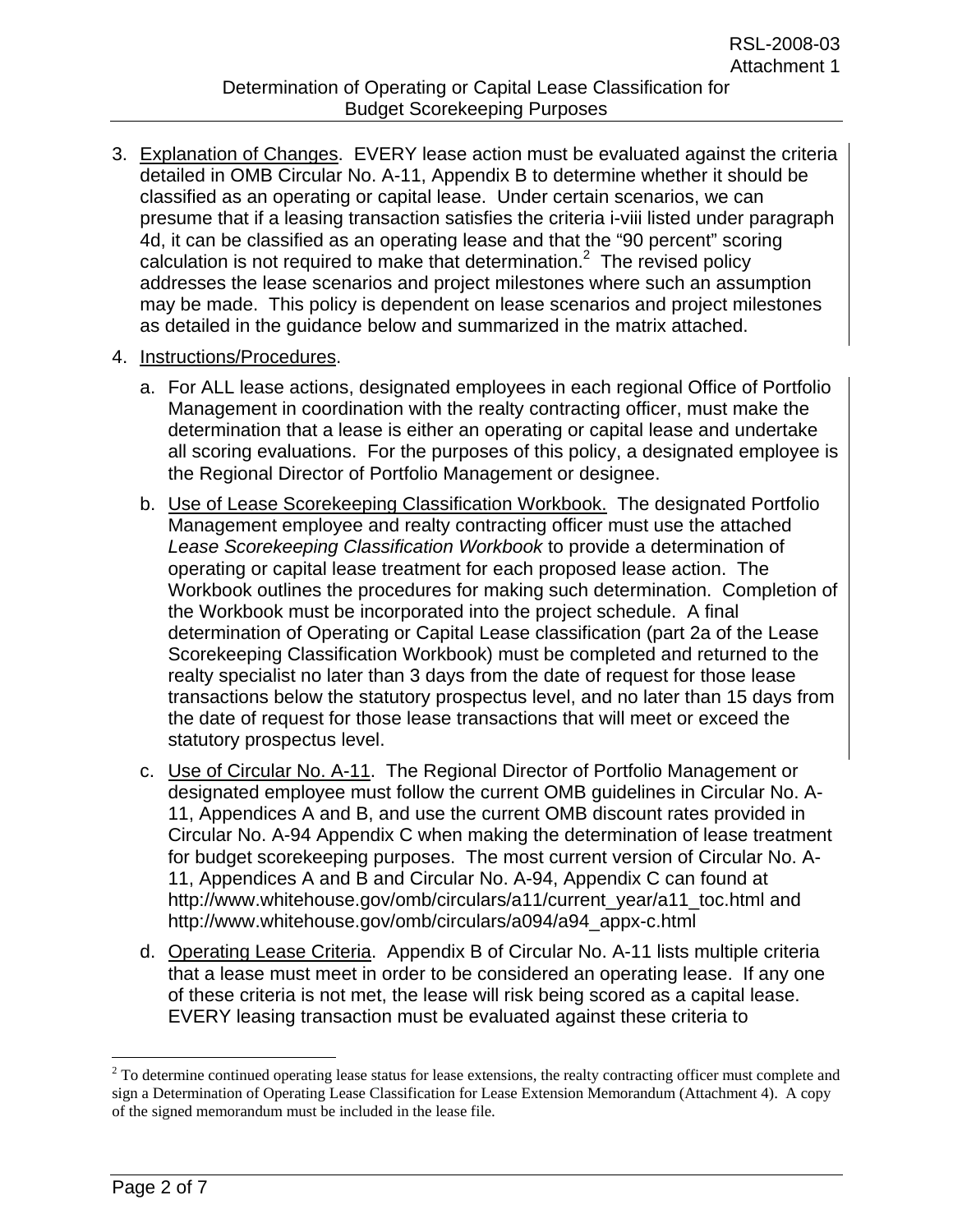distinguish capital leases from operating leases. (See paragraphs 6 and 7 for expedited evaluation scenarios.) If Circular No. A-11 is updated or modified, the leasing transaction must be evaluated using the most recent criteria and guidelines. The criteria to be applied are as follows:

- i. Ownership of the asset remains with the lessor during the term of the lease and is not transferred to the Government at, or shortly after, the end of the lease period.
- ii. The lease does not contain a bargain-price purchase option.
- iii. The lease term does not exceed 75 percent of the estimated economic life of the asset.
- iv. The asset is a general-purpose asset rather than being for a special purpose of the Government and is not built to the unique specification of the Government as lessee.
- v. There is a private sector market for the asset.
- vi. The project should not be constructed on Government land.<sup>3</sup>
- vii. There should be no provision of Government financing and no explicit Government guarantee of third party financing.
- viii. Risks of ownership of the asset should remain with the lessor unless the Government was at fault for such losses.
- ix. The present value of the minimum lease payments over the life of the lease does not exceed "90 percent "of the fair market value (FMV) of the asset at the inception of the lease.
- e. The "90 Percent" Criterion. Among the criteria to determine an operating lease in Circular No. A-11 is that the "present value of the minimum lease payments over the life of the lease does not exceed 90 percent of the fair market value of the asset at the inception of the lease." To determine whether the 90 percent threshold has been reached or exceeded, the designated Portfolio Management employee must conduct a "90 percent" scoring calculation, using the Scoring Evaluation Spreadsheet available in eLease or on the Office of Real Property Asset Management InSite Web page. While all lease transactions are required to be evaluated against the above operating lease criteria, in certain scenarios (as detailed in paragraphs 6 and 7), where the likelihood of the lease scoring as a capital lease is remote, and the realty contracting officer and designated Portfolio Management employee provide sufficient facts about the specific lease transaction to reasonably conclude that it will not score as a capital lease, the "90 percent" scoring calculation is not required to make such a determination.

 $\overline{a}$ 

 $3$ All arrangements entered into using the authorities granted under Section 412 Public Law 108-447, 118 Stat. 2809, 3259 and 40 USC 585(c) must be reviewed by GSA Office of General Counsel and the Office of Management and Budget.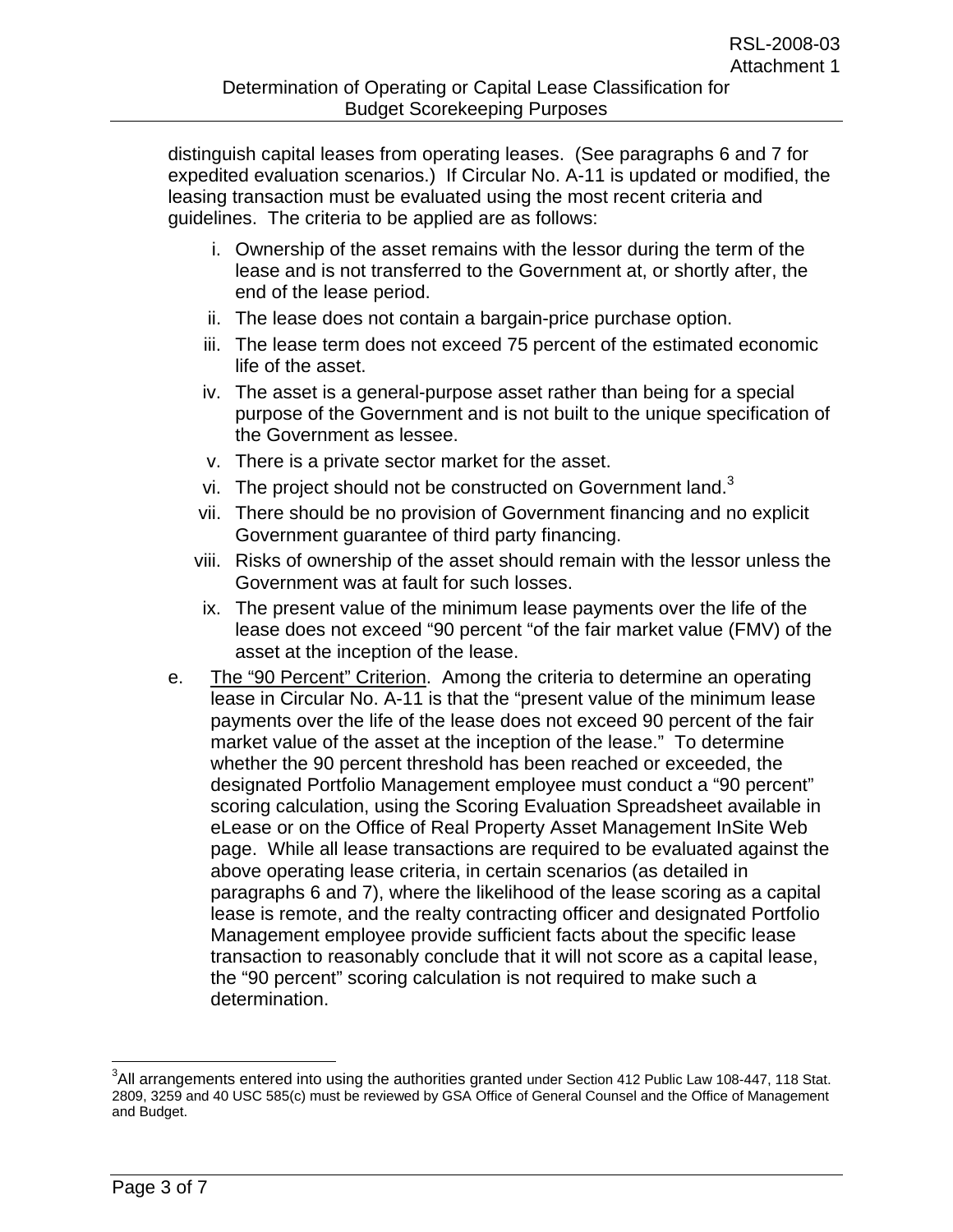- 5. "90 Percent" Scoring Calculation Required. In addition to evaluating the proposed lease action against the operating lease criteria defined above (i-viii), the "90 percent" scoring calculation is required for new, succeeding, and superseding lease projects under the following scenarios:
	- a. Planned Lease Construction
		- i. Regardless of the size of the requirement or the proposed term, the designated Portfolio Management employee must perform a "90 percent" scoring calculation for all planned lease construction leases at the planning phase of the project (requirements development) and perform a reanalysis on the apparent successful offer. While it is not required, it is prudent to perform the "90 percent" scoring calculation on the top two offers.
		- ii. Each "90 percent" scoring calculation for a planned lease construction proposal must include a documented and defensible value for site acquisition in the estimate of FMV.
	- b. Leases Below the Statutory Prospectus Level with a lease term of greater than 5 years and an RSF of 10,000 or less.
		- i. A "90 percent" scoring calculation is required for all leases below the statutory prospectus level that have a term of greater than 5 years and a square footage requirement of 10,000 rsf or less. The calculation must be performed on the apparent successful offer. If a site value is not readily available, $<sup>4</sup>$  the site value can be assumed to be ZERO. In such cases, it</sup> should be noted that the FMV figure is based on the total Estimated Construction Cost (ECC) plus the costs of design and management and inspection and a zero cost for site.
	- c. Leases Below or Above the Statutory Prospectus Level with a lease term of greater than 5 Years and an RSF greater than 10,000.
		- i. A "90 percent" scoring calculation is required for all leases below or above the statutory prospectus level that have a term of greater than 5 years and a square footage requirement greater than 10,000 rsf. For leases below the statutory prospectus level, the "90 percent" scoring calculation must be performed at the planning phase of the project (requirements development) and on the apparent successful offer. For leases above the statutory prospectus level, the "90 percent" scoring calculation must be performed at the planning phase of the project (requirements development), at the time of the submittal of the prospectus package to Central Office, and then once more on the apparent successful offer prior to lease award.
		- ii. Each "90 percent" scoring calculation for leases below or above the statutory prospectus level with a term of greater than 5 years and an RSF of

 $\overline{a}$ 

 $4$  Where a site value is not readily available, the use of a zero value for site generates the most conservative estimate for Fair Market Value. If, while using a zero value for site, the FMV generated results in an operating lease, any value added for site would only serve to solidify the operating lease status. The FMV can be entered into the scoring model as is. If the project scores as a capital lease when using a zero value for site in the FMV calculation, a defensible value for site should be entered and the FMV calculation repeated.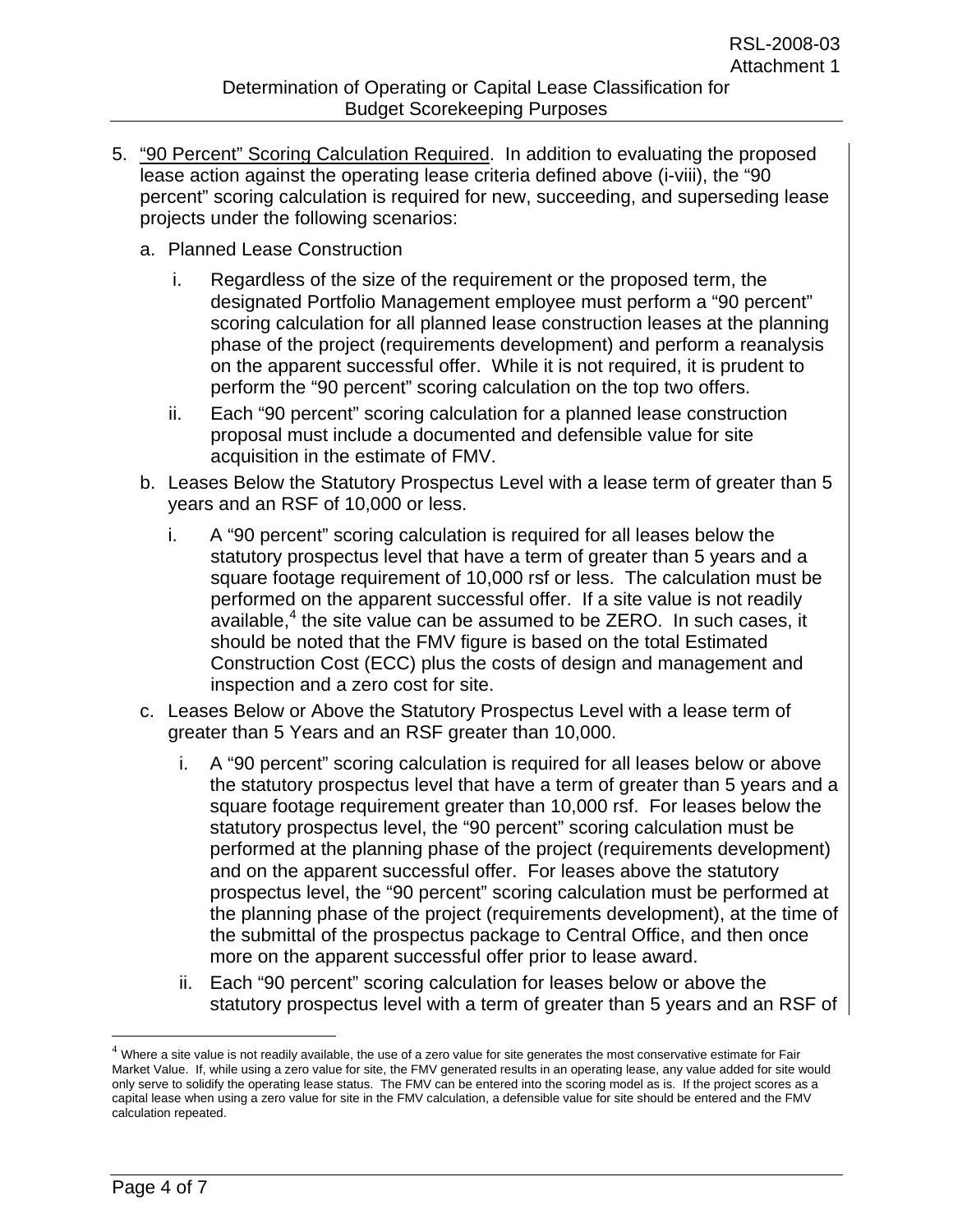greater than 10,000 must include a documented and defensible value for site acquisition in the estimate of FMV.

- 6. "90 Percent" Scoring Calculation Not Required. If a lease, regardless of square footage or if it is below or above the statutory prospectus level, has a term of 5 years or less, and the designated Portfolio Management employee has ascertained sufficient facts about the lease transaction (including satisfaction of the criteria in paragraph 4d. i-viii), it can be concluded that the lease will not score as a capital lease and that the "90 percent" scoring calculation is NOT required to make such a determination as long as the rental rates are consistent with prevailing market rates for comparable facilities in the community in which the leasing action is to occur. The Lease Scorekeeping Classification Workbook must still be completed to document that the proposed action satisfies the criteria in paragraph 4d. i-viii.
- 7. Other Leasing Actions. When dealing with special leasing actions such as extensions, expansions, and free space, the following guidelines must be observed:
	- a. Extensions. If the Government seeks to extend a lease for a temporary term (less than 3 years), the realty specialist must confirm continued operating lease status for the proposed extension. To confirm operating lease status, the shortterm extension must satisfy the following criteria: the base lease being extended already underwent a full Lease Scoring evaluation (in accordance with criteria set forth in Appendix B of OMB Circular No. A-11) and scored as an operating lease, with the lease file containing all required scoring evaluation documentation; the term of the lease extension does not exceed 3 years; the annual rent of the lease extension term either remains unchanged or decreases; all terms of the base lease remain unchanged, and no additional terms are included, either in a prior SLA or as part of the lease extension, that would become applicable during the term of the lease extension and would cause the lease to score as a capital lease; and the rent to be paid under the extension is below the statutory prospectus threshold applicable at the effective date of the extension. If all the above criteria are met, the Realty Contracting Officer shall complete and sign a copy of the Determination of Operating Lease Classification for Lease Extensions Memorandum, and include a copy in the lease file. No further action with regards to lease classification for budget scorekeeping purposes is required.
	- b. Expansions. If expansion space is requested for a location already under lease to the Government, the entire square footage (total existing plus total expansion) must be analyzed as a whole in accordance with the scoring criteria set forth herein. This analysis must occur prior to the acceptance of any expansion space to determine that operating lease status is maintained when factoring in the expansion space. Caution should be exercised so that the expansion space does not affect the below statutory prospectus level status of a lease or exceed the available authority for an existing statutory prospectus level lease.
	- c. Free Space. When an offer proposes to provide, at no charge to the Government, a contiguous block of space that exceeds the maximum amount for which GSA has solicited, at no additional charge to the Government, and the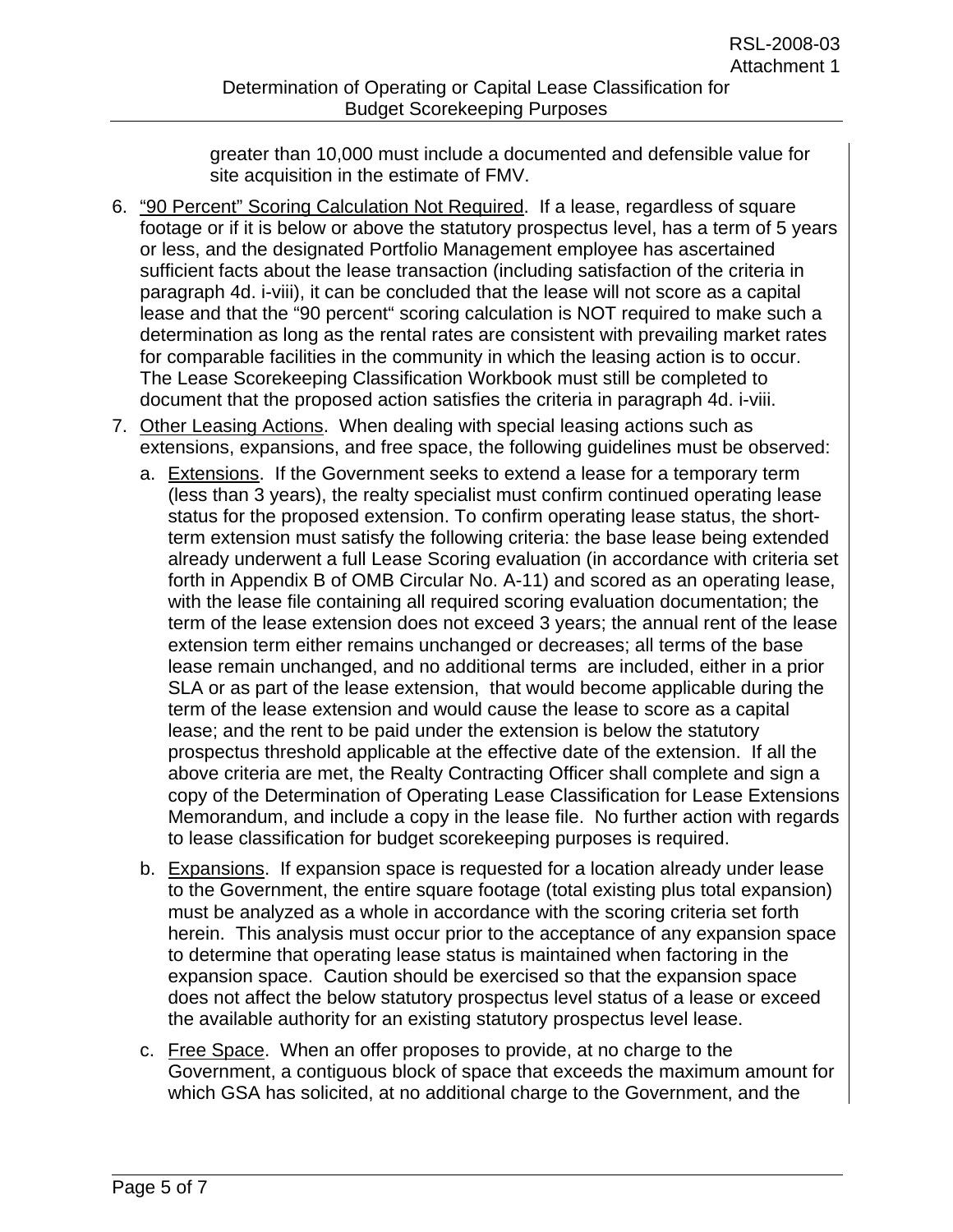agency agrees to accept the extra space, the free space square footage is not added to the solicited square footage of the lease for "90 percent" scoring calculation purposes.

- d. Options. Lease options must be addressed as follows:
	- i. If a lease agreement contains an option to renew that can be exercised without additional legislative authority, it is presumed that the option will be exercised. If, for example, a prospectus authorizes a term of 20 years and the proposed lease deal is structured as 10 years firm with two 5-year options, the "90 percent" scoring calculation must reflect a 20-year lease term. If, however, a lease prospectus is authorized for a term of 10 years, but the lessor offers a 10-year firm lease with two 5-year options, the "90 percent" scoring calculation only needs to reflect a 10-year lease term. The two 5-year options cannot be exercised without additional legislative authorization and therefore do not need to be calculated at the time of the analysis. All options that are included in the lease agreement for leases below the statutory prospectus level that do not require prospectus authority to exercise must be included in the lease term for the "90 percent" scoring calculation. If such an option(s) is not factored into the base lease's original "90 percent" scoring calculation, the scoring requirements as defined in this RSL must be applied before the option(s) is exercised.
- 8. Scoring Calculation Results above 80 percent. Calculation results above 80 percent are sufficiently high to be cause for concern and must have the signed concurrence of the Regional Director of Portfolio Management. This concurrence must not be delegated.
- 9. Determination of Operating or Capital Lease Classification Request. The lease contracting officer or designated realty specialist must use the attached *eLease Lease Scorekeeping Classification Workbook* and sign it. The Regional Director of Portfolio Management or designee must also sign the document. The signed document, with the determination of operating or capital treatment, along with all backup documentation ["90 percent" scoring calculation worksheet, General Construction Cost Review Guide (GCCRG) lookup table, and site value calculation], must be kept in the official lease file with a scanned copy uploaded into eLease by the realty contracting officer or designated realty specialist.
- 10. Calculations. Instructions for the "90 percent" scoring calculation are provided by the Office of Real Property Asset Management on the following Web site:

## http://pbsportal.pbs.gsa.gov:7777/portal/page?\_pageid=84,120677&\_dad=portal &\_schema=PORTAL.

a. For all "90 percent" scoring calculations, the designated Portfolio Management employee must develop inputs for the scoring worksheet using the most current GCCRG or data taken from a current market appraisal (if available). If using the GCCRG, the employee must enter the total project ECC into the most current Look-Up Table +20 percent to determine the design and management and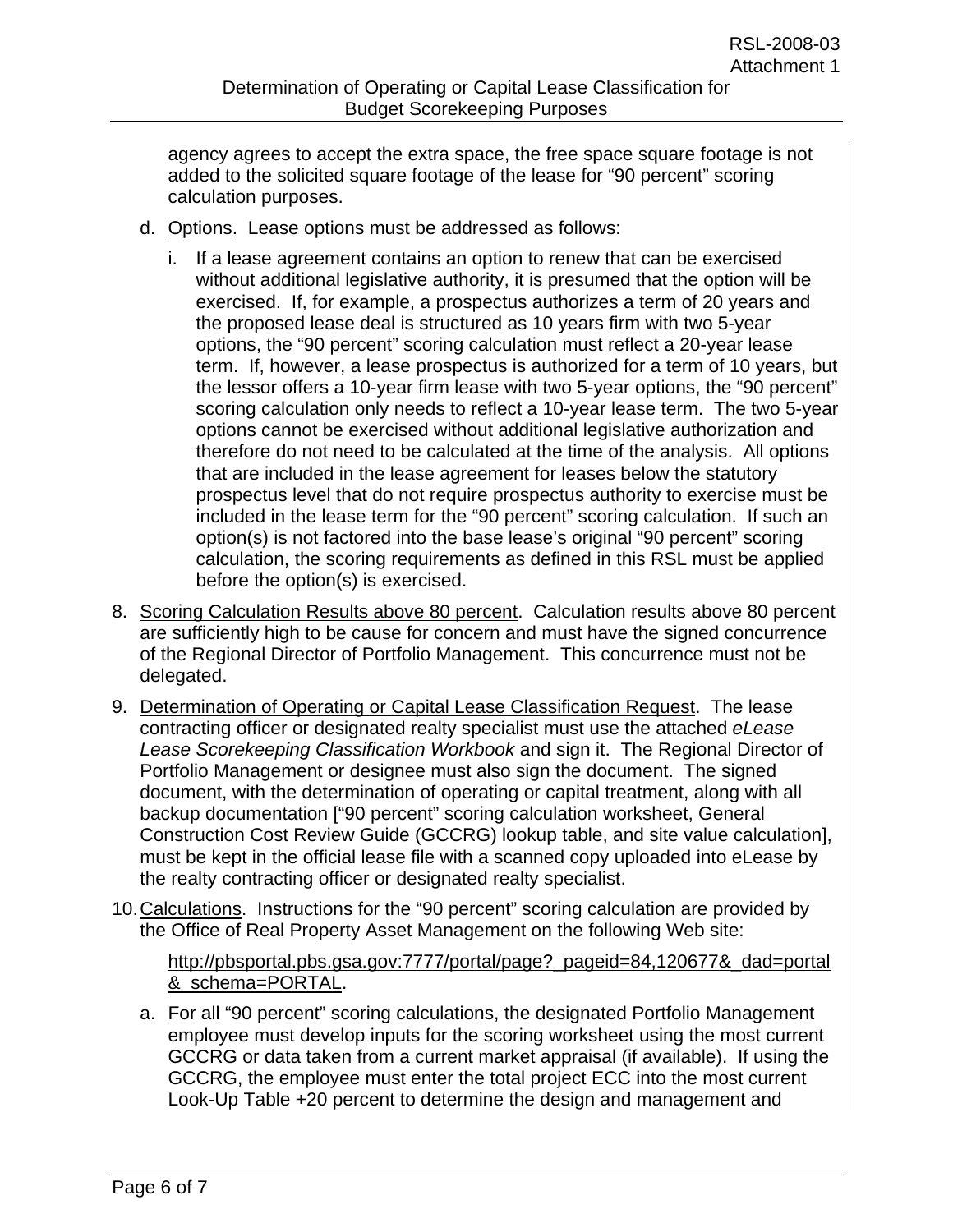inspection fees applicable to the proposed action. To determine FMV, the designated Portfolio Management employee must add the total ECC to the design and management and inspection costs, and to the site acquisition costs (zero where allowed). The value for land should be provided by the employee(s) responsible according to regional policy/practice and can be determined through site comparables based on recent sales; market values if developed for the geographic area based on land values per Floor Area Ratio (FAR) foot; or any other suitable method as long as sufficient documentation is provided.

b. Every time the Portfolio Management employee performs a "90 percent" scoring calculation, they must use the discount and inflation rates that are included in the most recent President's budget document. These rates are posted on the Portfolio Management Web site shortly after the President's budget is released. These are normally updated in February-March each year. Rates for 2007, which are based on the economic assumptions for the 2008 budget, can be found at

http://pbsportal.pbs.gsa.gov:7777/portal/page?\_pageid=84,119730&\_dad=portal &\_schema=PORTAL

- 11. Notification of Capital Lease. For any proposed leasing action that is determined to be a capital lease transaction, and for which no feasible alternative appears to exist, the following PBS officers must be notified prior to any action be taken:
	- i. Regional Director of Portfolio Management
	- ii. Regional Realty Services Officer, or other individual responsible for leasing activities as identified by the ARA;
	- iii. Assistant Commissioner for Real Property Asset Management;
	- iv. Assistant Commissioner of the Office of Budget and Financial Management; and
	- v. Assistant Commissioner for Office of Real Estate Acquisition.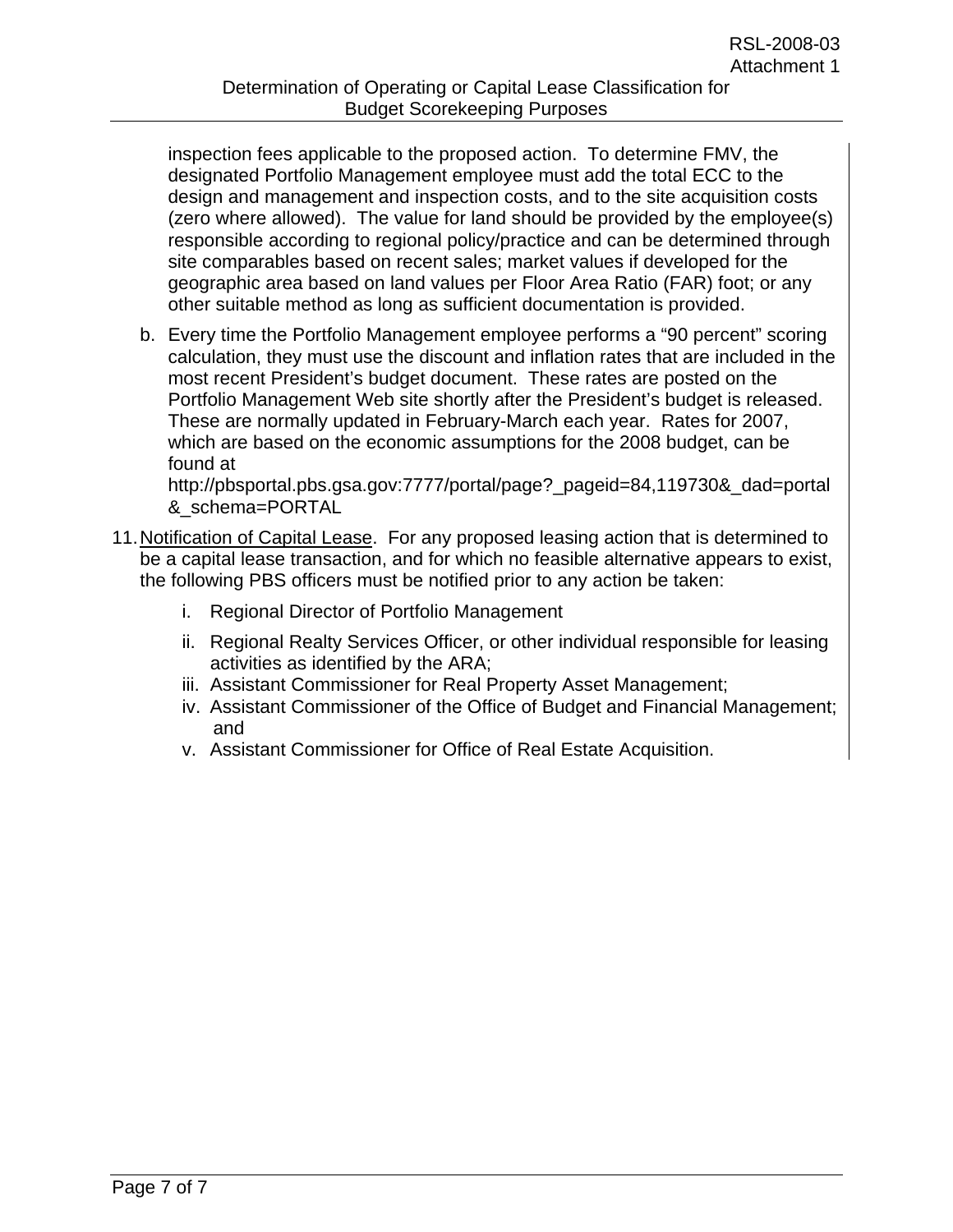#### **Lease Scorekeeping Classification Workbook**

In accordance with the revised guidance issued under RSL 2008-03, Determination of Operating or Capital Lease Classification for Budget Scorekeeping Purposes, **EVERY \*** lease action must be evaluated against the following criteria as found in OMB Circular No. A-11, Appendix B. (\* For lease extensions, a Determination of Operating Lease Classification for Lease Extension Memorandum must be completed by the realty contracting officer.)

- i. Ownership of the asset remains with the lessor during the term of the lease and is not transferred to the Government at or shortly after the end of the lease period.
- ii. The lease does not contain a bargain-price purchase option
- iii. The lease does not exceed 75 percent of the estimated economic life of the asset.
- iv. The asset is a general-purpose asset rather than being for a special purpose of the Government and is not built to the unique specification of the Government as lessee.
- v. There is a private sector market for the asset.
- vi. The project should not be constructed on Government-owned land \*\*
- vii. There should be no provision of Government financing and no explicit Government guarantee of third party financing.
- viii. Risk of ownership of the asset should remain with the lessor unless the Government was at fault for such losses.
	- \*\* Arrangements entered into using the authorities granted under Section 412 Public Law 108-447, 118 Stat 2809, 3259 & 40 USC 585c must be reviewed by the GSA Office of General Counsel and the Office of Management and Budget.

the calculation. A **"90 percent" scoring calculation** is **also** required under those lease scenarios and project phases as noted (;). A value for site must be used in the fair market value (FMV) calculation where indicated. Where noted, a zero value can be used in

The **"90 percent " scoring calculation** is the calculation to determine

 market of the asset at the inception of the lease ix. The present value of the minimum lease payments over the life of the lease does not exceed 90 percent of the fair

|                                                                     | <b>PROJECT PHASE</b>                           |                                                          |                                        |                                              |  |  |
|---------------------------------------------------------------------|------------------------------------------------|----------------------------------------------------------|----------------------------------------|----------------------------------------------|--|--|
| <b>LEASE SCENARIOS</b>                                              | <b>Requirement</b><br><b>Development Phase</b> | <b>Prospectus Submittal Apparent Successful</b><br>to CO | Offer                                  | <b>Value for Site</b><br><b>Required ***</b> |  |  |
| <b>Planned Lease Construction</b><br>Term - any<br><b>RSF - any</b> | ☑<br>Evaluate against<br>criteria i-ix         | ☑<br>Evaluate against<br>criteria i-ix ****              | ☑<br>Evaluate against<br>criteria i-ix | ⊠                                            |  |  |
| <b>Below Prospectus Lease</b><br>Term > 5 years<br>RSF < 10,000     | Evaluate against<br>criteria i-viii            | N/A                                                      | Evaluate against<br>☑<br>criteria i-ix | Use Zero if value not<br>readily available   |  |  |
| <b>Below Prospectus Lease</b><br>Term $>$ 5 years<br>RSF > 10,000   | ☑<br>Evaluate against<br>criteria i-ix         | N/A                                                      | ☑<br>Evaluate against<br>criteria i-ix | ⊠                                            |  |  |
| <b>Below Prospectus Lease</b><br>Term $<$ 5 years<br>RSF > 0        | Evaluate against<br>criteria i-viii            | N/A                                                      | Evaluate against<br>criteria i-viii    | N/A                                          |  |  |
| <b>Prospectus Level Lease</b><br>Term $<$ 5 years<br>RSF > 0        | Evaluate against<br>criteria i-viii            | Evaluate against<br>criteria i-viii                      | Evaluate against<br>criteria i-viii    | N/A                                          |  |  |
| <b>Prospectus Level Lease</b><br>Term > 5 years<br>RSF > 10,000     | ☑<br>Evaluate against<br>criteria i-ix         | ☑<br>Evaluate against<br>criteria i-ix                   | ☑<br>Evaluate against<br>criteria i-ix | ⊠                                            |  |  |

\*\* Must include a documented and justifiable value for site.

\*\*\*\* Required if Planned Lease Construction is above the statutory prospectus level.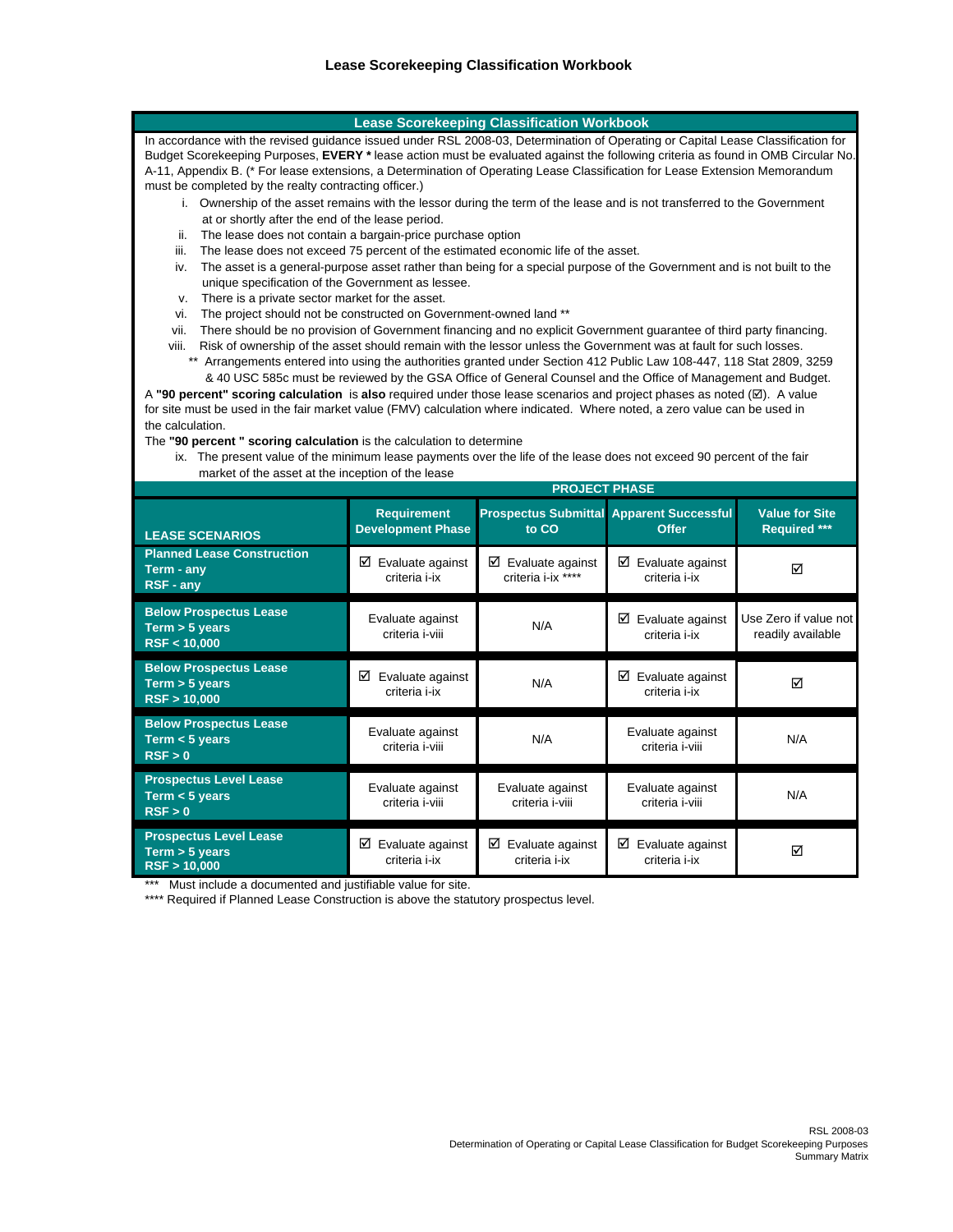## **Instructions**

#### **How to Use this Workbook**

### **Part 1 - Requirements Development**

This worksheet should be completed by the Realty Specialist at the Requirements Development Phase and should be submitted to the Office of Portfolio Management.

#### **Part 1a - Preliminary Determination**

This worksheet should be completed by the designated Portfolio Management employee upon receipt of Part 1 and returned to the Realty Specialist.

#### **Part 2 - Offer Details**

This worksheet should be completed by the Realty Specialist in accordance with the scoring guidance contained in the 2008 Scoring RSL and should be submitted to the Office of Portfolio Management.

### **Part 2a - Final Determination**

This worksheet should be completed by the designated Portfolio Management employee upon receipt of Part 2 and returned to the Realty Specialist within 3 days for leases below the statutory prospectus level and 15 days for leases above the statutory prospectus level.

## **Levelized Rent Worksheet**

If the lease agreement calls for escalation of the base rent, a levelized rent must be calculated and inputted into the scoring analysis worksheet. This worksheet should be completed by the Realty Specialist and reviewed by designated Portfolio Management employee.

#### **GCCRG**

**Look Up Table + 20%**

## **"90 Percent" Scoring Calculation**

Each tab provides a link to the respective worksheet.

These worksheets should be completed by the qualified employee in the regional Office of Portfolio Management in accordance with the scoring guidance contained in the 2008 Scoring RSL and should be returned to the Realty Specialist for inclusion in the official lease file and eLease.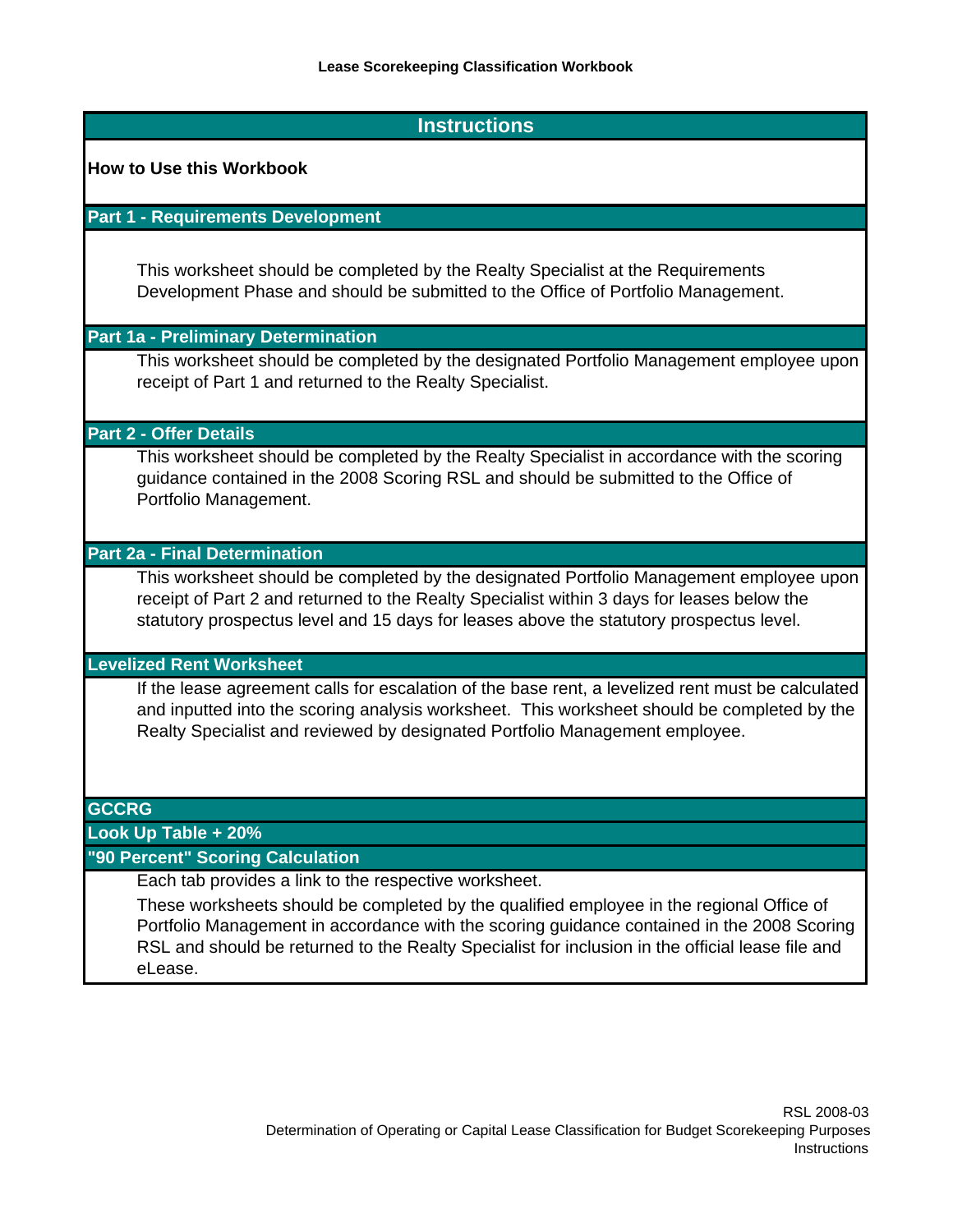# **Lease Scorekeeping Classification Workbook**

(This form, signed by the Realty Specialist and Director of Portfolio Management or designee, is required for **EVERY** GSA lease. The realty specialist must keep the original and all supporting documents in the lease file, and upload a scanned copy into e-Lease. Unless otherwise provided by agency directive, this document must only be used for internal, deliberative purposes, and must not be released outside GSA without the prior consent of the National Office of Real Property Asset Management and the Office of General Counsel.)

## **PART 1 - REQUIREMENTS DEVELOPMENT**

This sheet must be completed by Realty Specialist at the Requirements Development Phase and be submitted to the designated Portfolio Management employee for review.

|                                                 |                        | Phone                       |                                                         | Email               |                                              |
|-------------------------------------------------|------------------------|-----------------------------|---------------------------------------------------------|---------------------|----------------------------------------------|
| <b>Realty Specialist</b><br>Portfolio Associate |                        | Phone                       |                                                         | <b>Email</b>        |                                              |
| <b>Date</b>                                     |                        |                             | <b>STAR Project Number</b>                              |                     | <b>Lease Action</b>                          |
| <b>Client Agency (s)</b>                        |                        |                             |                                                         | New                 | Superseding                                  |
|                                                 |                        |                             |                                                         | Replacing           | Modification (SLA)                           |
|                                                 |                        |                             |                                                         | Succeeding          |                                              |
|                                                 |                        |                             | Is the lease expected to be a Prospectus level lease?   |                     | Yes                                          |
| <b>Total USF Proposed</b>                       |                        |                             | (FY08 net rent does not exceed \$2,590,000)*            |                     | No                                           |
| <b>Total RSF Proposed</b>                       | vears                  | Anticipated Annual Net Rent |                                                         |                     | \$<br>$\blacksquare$                         |
| Full Term Proposed                              | vears                  |                             | Will the lease be met via a Planned Lease Construction? |                     | Yes<br>  No                                  |
| <b>Breakdown of Space</b>                       | <b>Usable SF</b>       | <b>Rentable SF</b>          | <b>Building Gross SF</b>                                |                     |                                              |
| General Office (80% open)                       |                        |                             | <b>Estimated Site Size to meet GSF</b>                  |                     |                                              |
| General Office (50% open)                       |                        |                             |                                                         | (in acres if known) |                                              |
| General Office (20% open)                       |                        |                             | Estimated Cost per acre (if known) \$                   |                     |                                              |
| Enhanced Office (Courthouse only)               |                        |                             | Estimated Cost of Site (if known)                       |                     | \$                                           |
| <b>General Storage</b>                          |                        |                             | <b>Delineated Area</b>                                  |                     |                                              |
| Laboratory (dry)                                |                        |                             |                                                         |                     |                                              |
| Laboratory (wet)                                |                        |                             |                                                         |                     |                                              |
| <b>Holding Cell/Detention</b>                   |                        |                             | <b>City</b>                                             |                     | <b>State</b>                                 |
| <b>Private Toilets</b>                          |                        |                             |                                                         |                     |                                              |
| <b>Clinic/Health Units</b>                      |                        |                             | <b>Parking</b>                                          |                     |                                              |
| <b>Physical Fitness</b>                         |                        |                             | Parking included in Rent                                |                     | l No<br>Yes                                  |
| Child Care                                      |                        |                             | Cost per Space                                          |                     |                                              |
| Conference/Classroom                            |                        |                             | # of Inside Parking (Basement)                          |                     |                                              |
| Auditorium                                      |                        |                             | # of Outside Parking (Structured)                       |                     |                                              |
| Library                                         |                        |                             | # Outside Parking (Surface)                             |                     |                                              |
| ADP (mainframe)                                 |                        |                             | <b>Lease Details</b>                                    |                     |                                              |
| ADP (high PC)                                   |                        |                             | Common Area Factor                                      |                     |                                              |
| <b>Firing Range</b>                             |                        |                             | <b>Estimated Lease or SLA Award Date</b>                |                     |                                              |
| Courtroom (Courthouse only)                     |                        |                             | <b>Estimated or Actual Effective Date</b>               |                     |                                              |
| <b>Judicial Hearing</b>                         |                        |                             | <b>Total Lease Term in Years</b>                        |                     |                                              |
| Judicial Chambers (Courthouse only)             |                        |                             | Firm<br>Full                                            |                     |                                              |
| Light Industrial                                |                        |                             |                                                         |                     |                                              |
| Warehouse (Utility Building only)               |                        |                             | <b>Rate Description</b><br>Shell                        |                     |                                              |
| Joint Use, Retail                               |                        |                             |                                                         | per RSF             | \$<br>$\blacksquare$<br>\$<br>$\blacksquare$ |
| Other                                           | Food Service/Cafeteria |                             | + Operating Rate<br>per RSF<br>+ T I Rate<br>per RSF    |                     | $\overline{\mathcal{S}}$<br>$\blacksquare$   |
| Other                                           |                        |                             | = Full Service Rental Rate                              | per RSF             | $\overline{\mathcal{S}}$<br>$\blacksquare$   |
| Other                                           |                        |                             | <b>Tax Rate</b>                                         | per RSF             | \$                                           |
| <b>Total Building Structure</b>                 |                        |                             | Insurance Rate                                          | per RSF             | $\overline{\$}$<br>$\blacksquare$            |

\* FY2008 Prospectus threshold for Leasing; updated annually.

For a list of adjusted thresholds, visit Financial Indices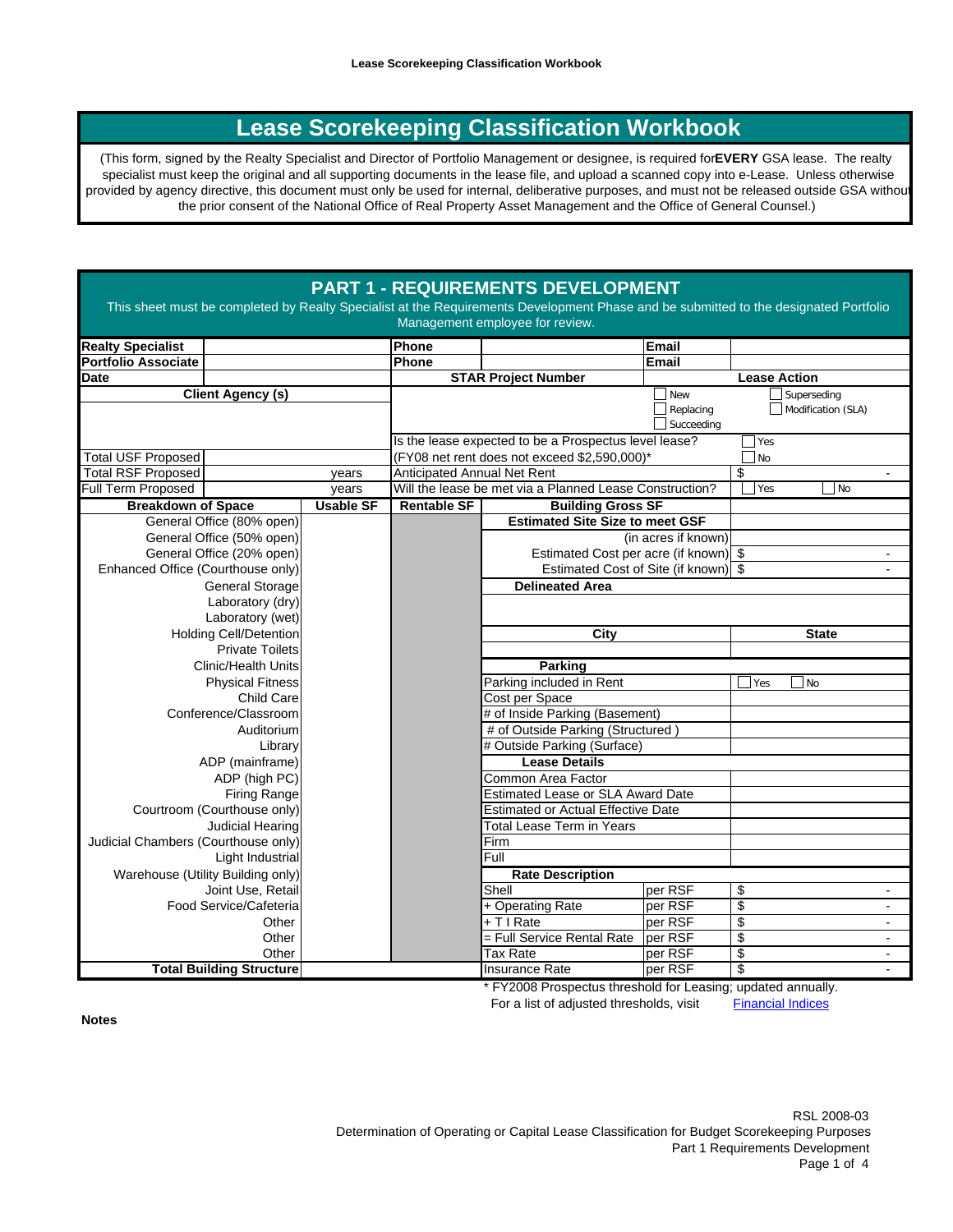| Part 1a - Preliminary Determination of Operating or Capital Lease Classification                                                        |    |              |                      |  |
|-----------------------------------------------------------------------------------------------------------------------------------------|----|--------------|----------------------|--|
| This sheet must be completed by the designated Portfolio Management employee and returned to the Realty Specialist upon receipt o       |    |              |                      |  |
| Part 1 - Requirements Development.                                                                                                      |    |              |                      |  |
| <b>Lease Characteristics</b>                                                                                                            |    |              |                      |  |
| Will requirement be met via a Planned Lease Construction?                                                                               |    | Yes          | <b>No</b>            |  |
| Is the lease Below Prospectus with a term > 5 years and RSF < 10,000?                                                                   |    | Yes          | <b>No</b>            |  |
| Is the lease Below Prospectus with a term > 5 years and RSF > 10,000?                                                                   |    | Yes          | <b>No</b>            |  |
| Is the lease Prospectus level with a term > 5 years and RSF > 10,000?                                                                   |    |              | <b>No</b>            |  |
| Is the lease term < 5 years (Below-Prospectus or Prospectus Level)?                                                                     |    |              | <b>No</b>            |  |
| Is the lease term less than 75 percent of the estimated economic life of the asset?                                                     |    |              | <b>No</b>            |  |
| Is the asset a general purpose asset rather than being for a special purpose of the Government                                          |    |              | $ $ No               |  |
| Yes<br>and not built to unique specification of the Government as lessee?                                                               |    |              |                      |  |
| Is there a private sector market for this asset?                                                                                        |    |              | l No                 |  |
| Will the project be constructed on government-owned land?                                                                               |    |              | N <sub>o</sub>       |  |
| Estimated Cost of Site used in scoring analysis.                                                                                        | \$ |              |                      |  |
| Is the PV of the minimum lease payments less than 90% of the FMV of the asset at the beginning                                          |    |              | <b>Score NPV/FMV</b> |  |
| of the lease term?                                                                                                                      |    |              |                      |  |
|                                                                                                                                         |    | Not required | 0.00%                |  |
| If no, further discussion required.                                                                                                     |    |              |                      |  |
| If not required, please explain:                                                                                                        |    |              |                      |  |
| Site Size:<br><b>Site Assumptions</b><br>Cost per acre:                                                                                 |    | Site value:  |                      |  |
| Portfolio Management Director's (or Designee) Certification                                                                             |    |              |                      |  |
| I certify this proposed transaction, per the details and statements provided to me in Part 1 would be treated as an operating lease per |    |              |                      |  |
| instructions provided in OMB Circular A-11, Appendix B.                                                                                 |    |              |                      |  |
|                                                                                                                                         |    |              |                      |  |
| Signature of Portfolio Director (or Designee)                                                                                           |    |              | Date                 |  |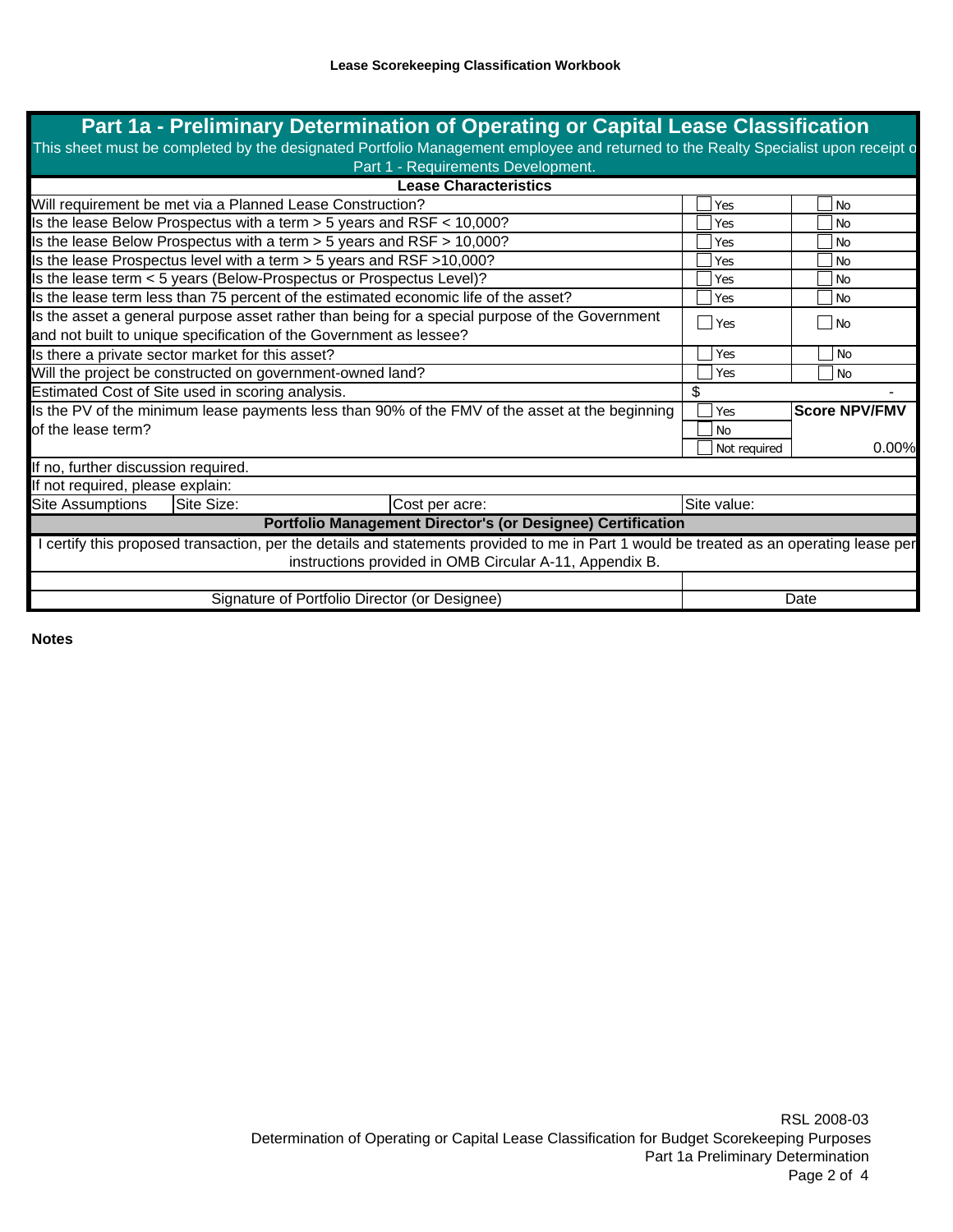| <b>Part 2 - Offer Details</b><br>This sheet must be completed by the Realty Specialist and submitted to the designated Portfolio Management employee for review. (The<br>Realty Specialist must resubmit a Part 1 worksheet if there are any changes to types of space, usf/rsf, term, etc since the Requirements<br>Development Phase and Part 1a was completed by the Portfolio Management employee. |                                                                  |                                        |                                                                                           |                                          |             |                          |           |
|--------------------------------------------------------------------------------------------------------------------------------------------------------------------------------------------------------------------------------------------------------------------------------------------------------------------------------------------------------------------------------------------------------|------------------------------------------------------------------|----------------------------------------|-------------------------------------------------------------------------------------------|------------------------------------------|-------------|--------------------------|-----------|
| <sup>1st</sup> highest rated proposal                                                                                                                                                                                                                                                                                                                                                                  |                                                                  | 2 <sup>nd</sup> highest rated proposal | Parking included in Rent                                                                  | $\Box$ Yes                               |             | # Inside (Basement)      |           |
| $\exists$ Yes                                                                                                                                                                                                                                                                                                                                                                                          |                                                                  | Yes                                    |                                                                                           | $\Box$ No                                |             | # Outside (Structured)   |           |
| l No                                                                                                                                                                                                                                                                                                                                                                                                   |                                                                  | N <sub>o</sub>                         | Cost per space                                                                            | \$0.00                                   |             | # Outside (Surface)      |           |
| <b>Estimated Lease or SLA</b>                                                                                                                                                                                                                                                                                                                                                                          |                                                                  | <b>Estimated or Actual</b>             | <b>Total Lease Term in Years</b>                                                          | <b>Stepped Rent</b>                      |             | <b>Yes</b>               | No        |
| Award Date (mm/dd/yyyy)                                                                                                                                                                                                                                                                                                                                                                                |                                                                  | Effective Date (mm/dd/yyyy)            | (Firm/Full plus options)                                                                  | Year(s) of Stepped Rent                  |             |                          |           |
| 00/00/0000                                                                                                                                                                                                                                                                                                                                                                                             |                                                                  | 00/00/0000                             | Firm;<br>Full                                                                             | Levelized Rent per RSF                   |             |                          |           |
|                                                                                                                                                                                                                                                                                                                                                                                                        |                                                                  |                                        | <b>Rate Description</b>                                                                   |                                          |             |                          |           |
| Shell Rent \$                                                                                                                                                                                                                                                                                                                                                                                          |                                                                  | per RSF                                |                                                                                           | Tax Rate \$                              |             | per RSF                  |           |
| + Operating Rate \$                                                                                                                                                                                                                                                                                                                                                                                    | + Insurance Rate \$<br>$\mathbb{L}$<br>per RSF<br>$\blacksquare$ |                                        |                                                                                           | per RSF                                  |             |                          |           |
| + Tenant Improvement Rate                                                                                                                                                                                                                                                                                                                                                                              | $\blacksquare$                                                   | per RSF                                |                                                                                           | $=$ Tax and Insurance Rate $\frac{1}{3}$ |             | per RSF                  |           |
| $=$ Full Service Rental Rate                                                                                                                                                                                                                                                                                                                                                                           |                                                                  | per RSF                                |                                                                                           |                                          |             |                          |           |
|                                                                                                                                                                                                                                                                                                                                                                                                        |                                                                  |                                        | Description of Building (e.g year built, construction material, historic status, setting) |                                          |             | <b>Number of stories</b> |           |
|                                                                                                                                                                                                                                                                                                                                                                                                        |                                                                  |                                        |                                                                                           |                                          |             |                          |           |
|                                                                                                                                                                                                                                                                                                                                                                                                        |                                                                  |                                        | <b>Site Information</b> (estimated for scoring analysis)                                  |                                          |             |                          |           |
| <b>Estimated Site Size Required</b>                                                                                                                                                                                                                                                                                                                                                                    |                                                                  |                                        | <b>Estimated Cost of Site</b>                                                             |                                          | per acre    |                          |           |
| in acres if known)                                                                                                                                                                                                                                                                                                                                                                                     |                                                                  |                                        | if known **                                                                               | \$                                       | if known*** |                          | \$        |
| (e.g. holding cells, non-Interagency Security Committee security countermeasures, floor loading)                                                                                                                                                                                                                                                                                                       |                                                                  |                                        |                                                                                           |                                          |             |                          |           |
| <b>Lease Characteristics</b>                                                                                                                                                                                                                                                                                                                                                                           |                                                                  |                                        |                                                                                           |                                          |             |                          |           |
| Will the requirement be met via a Planned Lease Construction                                                                                                                                                                                                                                                                                                                                           |                                                                  |                                        |                                                                                           |                                          |             | Yes                      | No        |
| Does the lease agreement call for escalation of the base rent?                                                                                                                                                                                                                                                                                                                                         |                                                                  |                                        | Yes*                                                                                      | No                                       |             |                          |           |
| Has a public-private partnership been established?                                                                                                                                                                                                                                                                                                                                                     |                                                                  |                                        | Yes*                                                                                      | No                                       |             |                          |           |
| Does the lease involve a sale-leaseback?                                                                                                                                                                                                                                                                                                                                                               |                                                                  |                                        | Yes*                                                                                      | No                                       |             |                          |           |
| Does the ownership of the lease remain with the lessor during the term of the lease and is not transferred to the                                                                                                                                                                                                                                                                                      |                                                                  |                                        |                                                                                           |                                          |             |                          |           |
| Government at or shortly after the end of the lease period?                                                                                                                                                                                                                                                                                                                                            |                                                                  |                                        |                                                                                           |                                          |             | $\Box$ Yes               | $\Box$ No |
| If yes, the lease must be scored regardless of size.                                                                                                                                                                                                                                                                                                                                                   |                                                                  |                                        |                                                                                           |                                          |             |                          |           |
| Does the lease contain a bargain-price purchase option?                                                                                                                                                                                                                                                                                                                                                |                                                                  |                                        |                                                                                           |                                          |             | $\Box$ Yes               | $\Box$ No |
| If yes, the lease must be scored regardless of size.                                                                                                                                                                                                                                                                                                                                                   |                                                                  |                                        |                                                                                           |                                          |             |                          |           |
| Will the project be constructed on government-owned land?                                                                                                                                                                                                                                                                                                                                              |                                                                  |                                        |                                                                                           |                                          |             | <b>Yes</b>               | No        |
| Considering the lease as a whole and any collateral agreements to be executed by the Government, (e.g. tenant                                                                                                                                                                                                                                                                                          |                                                                  |                                        |                                                                                           |                                          |             |                          |           |
| estopple certificates, rent assignment agreements, indemnities) do the risks of ownership stay with the lessor (e.g.                                                                                                                                                                                                                                                                                   |                                                                  |                                        |                                                                                           |                                          |             | $\Box$ Yes               | $\Box$ No |
| casualty loss, guarantee of third-party financing, construction completion risk, date-certain rent start)?<br><b>Realty Specialist's Certification of Accuracy</b>                                                                                                                                                                                                                                     |                                                                  |                                        |                                                                                           |                                          |             |                          |           |
|                                                                                                                                                                                                                                                                                                                                                                                                        |                                                                  |                                        |                                                                                           |                                          |             |                          |           |
| I certify the details and statements above have been accurately recorded from the client's program of requirements and offer documents.                                                                                                                                                                                                                                                                |                                                                  |                                        |                                                                                           |                                          |             |                          |           |
|                                                                                                                                                                                                                                                                                                                                                                                                        |                                                                  |                                        |                                                                                           |                                          |             | 00/00/0000               |           |
|                                                                                                                                                                                                                                                                                                                                                                                                        |                                                                  | Signature of Realty Specialist         |                                                                                           |                                          |             | Date                     |           |

\* If the answer to this any of these questions is Yes, the Realty Specialist must provide a copy of this determination form to the Financial Operations Division (PFF) and a courtesy copy to the regional CFO.

\*\* Site Cost: If unknown, depending on regional practice, this information may be available through your regional Appraiser, or Office of Portfolio Management.

\*\*\* Cost / per acre: If unknown, depending on regional practice, this information may be available through your regional Appraiser, or Office of Portfolio Management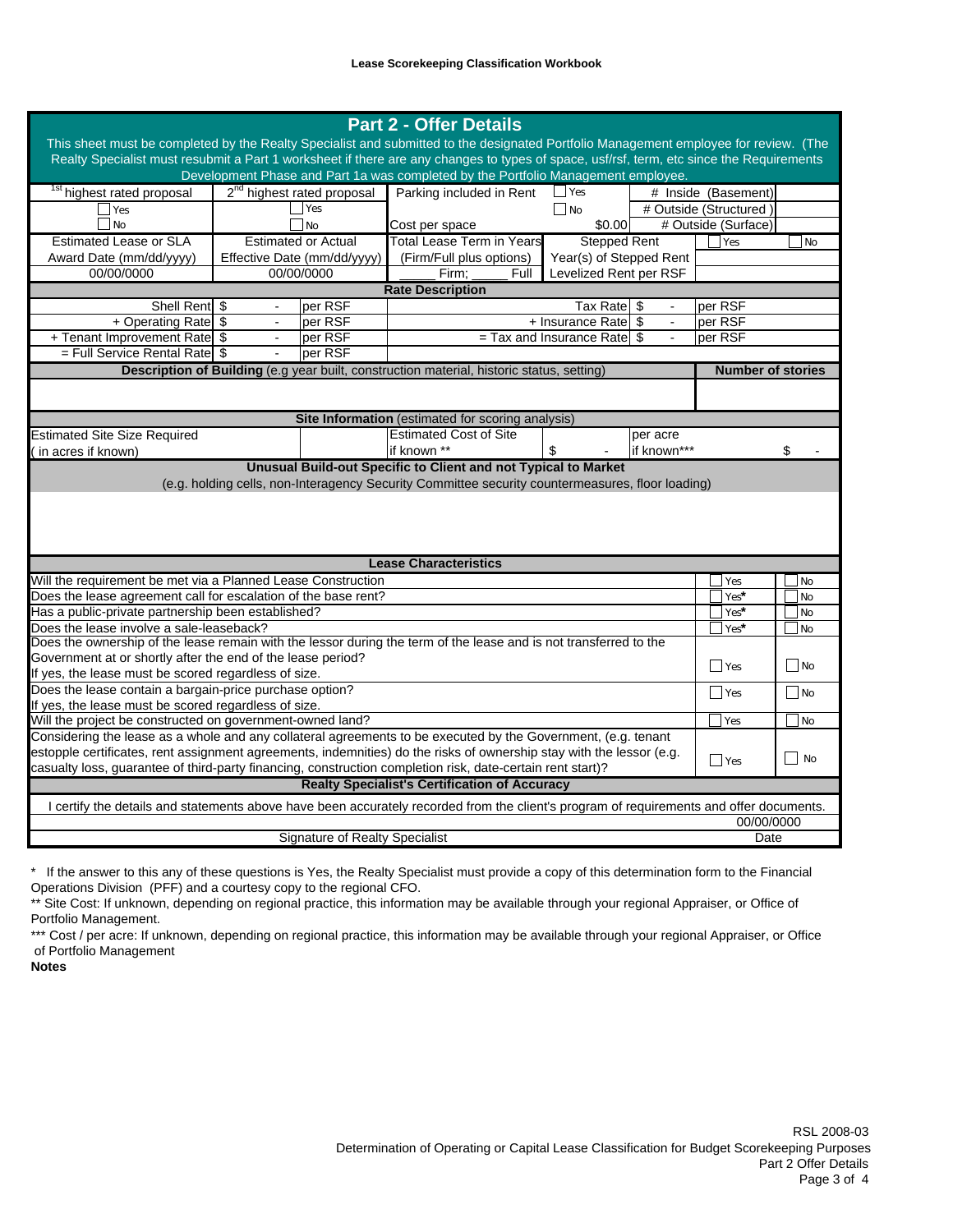# **Part 2a - Final Determination of Operating or Capital Lease Classification**

This sheet must be completed by the designated Portfolio Management employee and returned to the Realty Specialist upon receipt of Part 2 - Offer Details, within 3 days of reciept for non-prospectus lease actions, and within 15 of reciept for prospectus level lease actions.

|                                                                                                                                      |                  | <b>Lease Characteristics</b>                  |                                                             |  |                  |      |                         |
|--------------------------------------------------------------------------------------------------------------------------------------|------------------|-----------------------------------------------|-------------------------------------------------------------|--|------------------|------|-------------------------|
| Will requirement be met via a Planned Lease Construction?                                                                            |                  |                                               |                                                             |  | Yes              |      | <b>No</b>               |
| Is the lease Below Prospectus with a term $> 5$ years and RSF $< 10,000$ ?                                                           |                  |                                               |                                                             |  | Yes              |      | <b>No</b>               |
| Is the lease Below Prospectus with a term > 5 years and RSF > 10,000?                                                                |                  |                                               |                                                             |  | Yes              |      | <b>No</b>               |
| Is the lease Prospectus level with a term > 5 years and RSF >10,000?                                                                 |                  |                                               |                                                             |  | Yes              |      | No                      |
| Is the lease term < 5 years (Below-Prospectus or Prospectus Level)?                                                                  |                  |                                               |                                                             |  | Yes              |      | <b>No</b>               |
| Does the ownership of the lease remain with the lessor during the term of the lease and is not                                       |                  |                                               |                                                             |  | Yes              |      | l No                    |
| transferred to the Government at or shortly after the end of the lease period?                                                       |                  |                                               |                                                             |  |                  |      |                         |
| If yes, this lease must be scored regardless of size                                                                                 |                  |                                               |                                                             |  |                  |      |                         |
| Does the lease contain a bargain-price purchase option?                                                                              |                  |                                               |                                                             |  | $\Box$ Yes       |      | ∣ INo                   |
| If yes, this lease must be scored regardless of size.                                                                                |                  |                                               |                                                             |  |                  |      |                         |
| Is the lease term less than 75 percent of the estimated economic life of the asset?                                                  |                  |                                               |                                                             |  | Yes              |      | l No                    |
| Is the asset a general purpose asset rather than being for a special purpose of the Government                                       |                  |                                               |                                                             |  | Yes              |      | $ $ No                  |
| and not built to unique specification of the Government as lessee?                                                                   |                  |                                               |                                                             |  |                  |      |                         |
| Is there a private sector market for this asset?                                                                                     |                  |                                               |                                                             |  | Yes              |      | <b>No</b>               |
| Will the project be constructed on government-owned land?                                                                            |                  |                                               |                                                             |  | Yes              |      | <b>No</b>               |
| Site Size (acres):<br><b>Site Assumptions</b><br>Cost per acre                                                                       |                  |                                               |                                                             |  |                  |      |                         |
| Estimated Cost of Site used in scoring analysis.<br>\$                                                                               |                  |                                               |                                                             |  |                  |      |                         |
|                                                                                                                                      |                  |                                               |                                                             |  |                  |      |                         |
| Is the PV of the minimum lease payments less than 90% of the FMV of the asset at the beginning                                       |                  |                                               |                                                             |  | Yes              |      | <b>Score NPV/FMV</b>    |
| of the lease term?                                                                                                                   |                  |                                               |                                                             |  | No               |      |                         |
|                                                                                                                                      |                  |                                               |                                                             |  | Not required     |      | 0.00%                   |
| If no, further discussion required.                                                                                                  |                  |                                               |                                                             |  |                  |      |                         |
| If not required, please explain:                                                                                                     |                  |                                               |                                                             |  |                  |      |                         |
| Does the lease call for an escalation of the base rent?                                                                              |                  |                                               |                                                             |  | Yes <sup>*</sup> |      | <b>No</b>               |
| Has this lease been determined to be a capital lease?                                                                                |                  |                                               |                                                             |  | Yes*             |      | <b>No</b>               |
| Has a public-private partnership been established?                                                                                   |                  |                                               |                                                             |  | Yes *            |      | <b>No</b>               |
| Does the lease involve a sale-leaseback?                                                                                             |                  |                                               |                                                             |  | Yes $*$          |      | <b>No</b>               |
|                                                                                                                                      |                  |                                               |                                                             |  | Scoring          |      | <b>Site Value</b>       |
|                                                                                                                                      | <b>GCCRG</b>     | Look Up Table                                 | <b>Levelized Rent Worksheet</b>                             |  | Analysis         |      | Calculation             |
|                                                                                                                                      | Attached         | Attached                                      | Attached                                                    |  | Attached         |      | Attached                |
| <b>Comments</b>                                                                                                                      | Yes<br><b>No</b> | Yes <br>N <sub>o</sub>                        | Yes<br>No                                                   |  | Yes<br><b>No</b> |      | <b>Yes</b><br><b>No</b> |
|                                                                                                                                      |                  |                                               | Portfolio Management Director's (or Designee) Certification |  |                  |      |                         |
| I certify this proposed transaction, per the details and statements provided to me in Part 1 & 2 (Requirements Development and Offer |                  |                                               |                                                             |  |                  |      |                         |
| Details), this lease would be treated as an operating lease per instructions provided in OMB Circular A-11, Appendix B.              |                  |                                               |                                                             |  |                  |      |                         |
|                                                                                                                                      |                  | Signature of Portfolio Director (or Designee) |                                                             |  |                  | Date |                         |

\* If the answer to this any of these questions is Yes, the Realty Specialist must provide a copy of this determination form to the Financial Operations Division (PFF) and a courtesy copy to the regional CFO.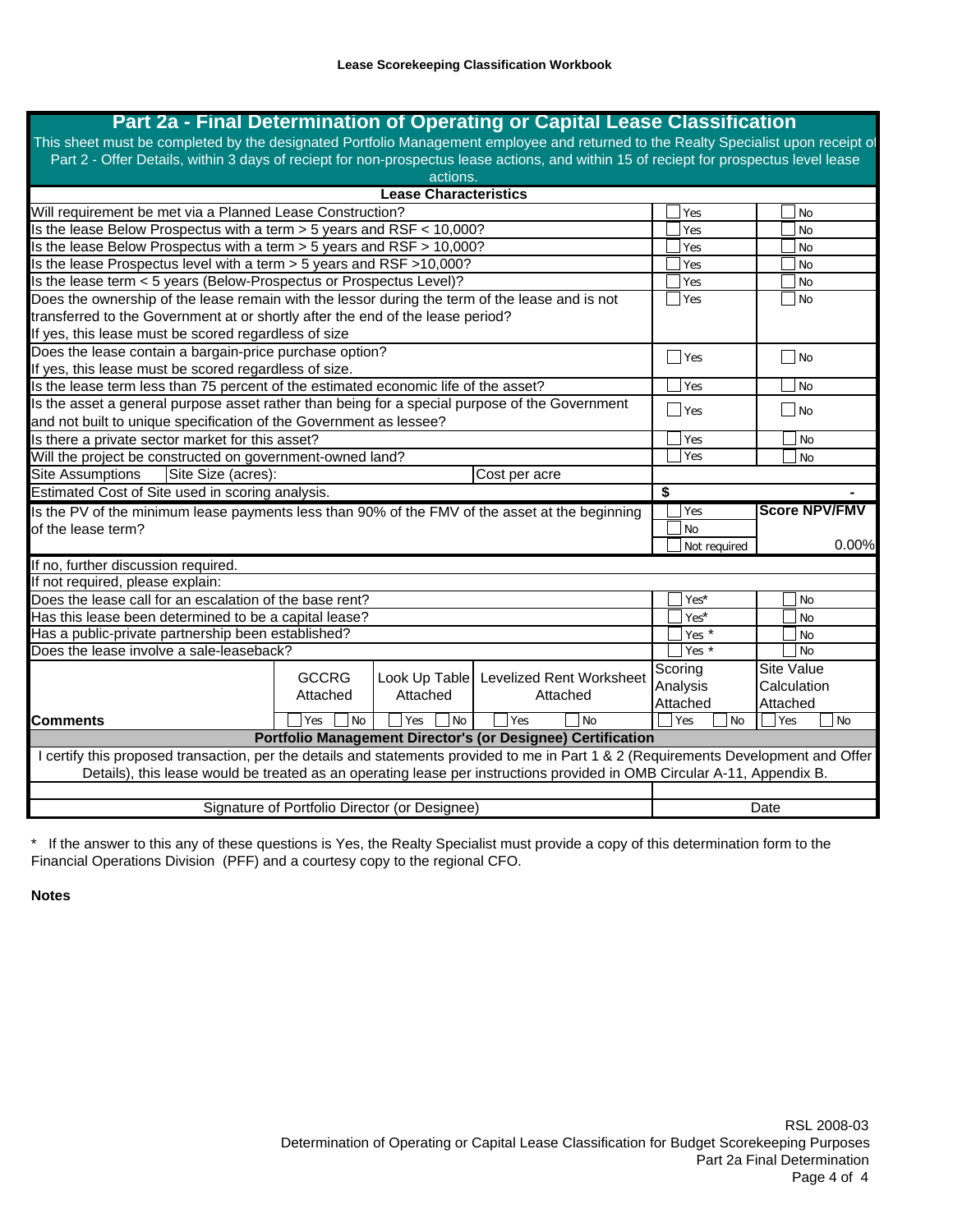**Scoring Worksheet**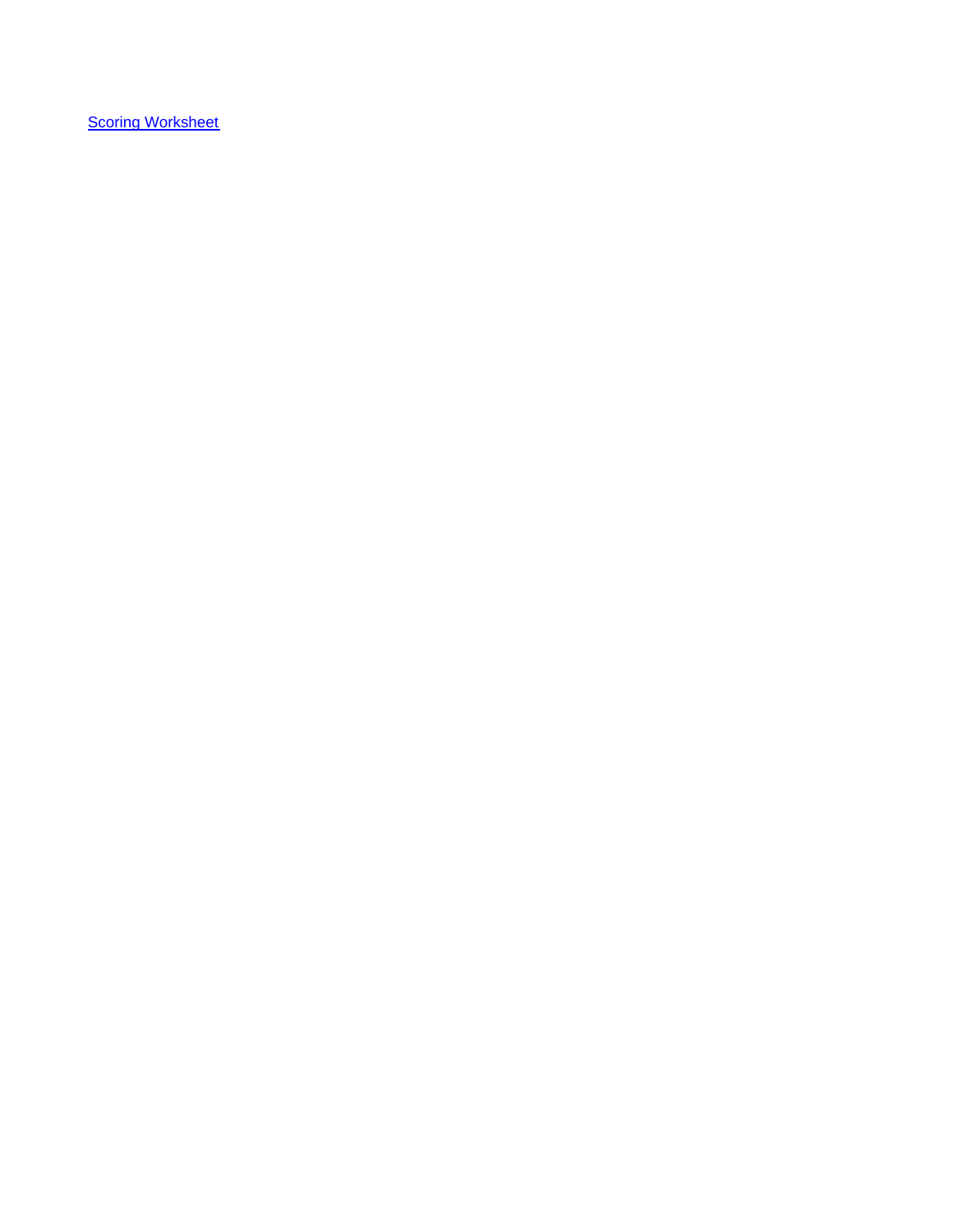#### **Lease Scorekeeping Classification Workbook**

In accordance with the revised guidance issued under the 2008 Scoring RSL, Determination of Operating or Capital Lease Classification for Budget Scorekeeping Purposes, **EVERY \*** lease action must be evaluated against the following criteria as found in OMB Circular No. A-11, Appendix B. (\* For lease extensions, a Determination of Operating Lease Classification for Lease Extension Memorandum must be completed by the realty contracting officer.)

- i. Ownership of the asset remains with the lessor during the term of the lease and is not transferred to the Government at or shortly after the end of the lease period.
- ii. The lease does not contain a bargain-price purchase option
- iii. The lease does not exceed 75 percent of the estimated economic life of the asset.
- unique specification of the Government as lessee. iv. The asset is a general-purpose asset rather than being for a special purpose of the Government and is not built to the
- v. There is a private sector market for the asset.
- vi. The project should not be constructed on Government-owned land \*\*
- vii. There should be no provision of Government financing and no explicit Government guarantee of third party financing.
- viii. Risk of ownership of the asset should remain with the lessor unless the Government was at fault for such losses.
	- \*\* Arrangements entered into using the authorities granted under Section 412 Public Law 108-447, 118 Stat 2809, 3259 & 40 USC 585c must be reviewed by the GSA Office of General Counsel and the Office of Management and Budget.

the calculation. for site must be used in the fair market value (FMV) calculation where indicated. Where noted, a zero value can be used in A **"90 percent" scoring calculation** is **also** required under those lease scenarios and project phases as noted (;). A value

The **"90 percent " scoring calculation** is the calculation to determine

 market of the asset at the inception of the lease ix. The present value of the minimum lease payments over the life of the lease does not exceed 90 percent of the fair

|                                                                 | <b>PROJECT PHASE</b>                           |                                             |                                                                 |                                              |  |
|-----------------------------------------------------------------|------------------------------------------------|---------------------------------------------|-----------------------------------------------------------------|----------------------------------------------|--|
| <b>LEASE SCENARIOS</b>                                          | <b>Requirement</b><br><b>Development Phase</b> | to CO                                       | <b>Prospectus Submittal Apparent Successful</b><br><b>Offer</b> | <b>Value for Site</b><br><b>Required ***</b> |  |
| <b>Planned Build to Suit</b><br>Term - any<br><b>RSF - any</b>  | ☑<br>Evaluate against<br>criteria i-ix         | ☑<br>Evaluate against<br>criteria i-ix **** | ☑<br>Evaluate against<br>criteria i-ix                          | ⊠                                            |  |
| <b>Below Prospectus Lease</b><br>Term > 5 years<br>RSF < 10,000 | Evaluate against<br>criteria i-viii            | N/A                                         | Evaluate against<br>☑<br>criteria i-ix                          | Use Zero if value not<br>readily available   |  |
| <b>Below Prospectus Lease</b><br>Term > 5 years<br>RSF > 10,000 | ☑<br>Evaluate against<br>criteria i-ix         | N/A                                         | ☑<br>Evaluate against<br>criteria i-ix                          | ⊠                                            |  |
| <b>Below Prospectus Lease</b><br>Term $<$ 5 years<br>RSF > 0    | Evaluate against<br>criteria i-viii            | N/A                                         | Evaluate against<br>criteria i-viii                             | N/A                                          |  |
| <b>Prospectus Level Lease</b><br>Term $<$ 5 years<br>RSF > 0    | Evaluate against<br>criteria i-viii            | Evaluate against<br>criteria i-viii         | Evaluate against<br>criteria i-viii                             | N/A                                          |  |
| <b>Prospectus Level Lease</b><br>Term > 5 years<br>RSF > 10,000 | ☑<br>Evaluate against<br>criteria i-ix         | ☑<br>Evaluate against<br>criteria i-ix      | ☑<br>Evaluate against<br>criteria i-ix                          | ☑                                            |  |

\*\* Must include a documented and justifiable value for site.

\*\*\*\* Required if Planned Lease Construction is above the statutory prospectus level.